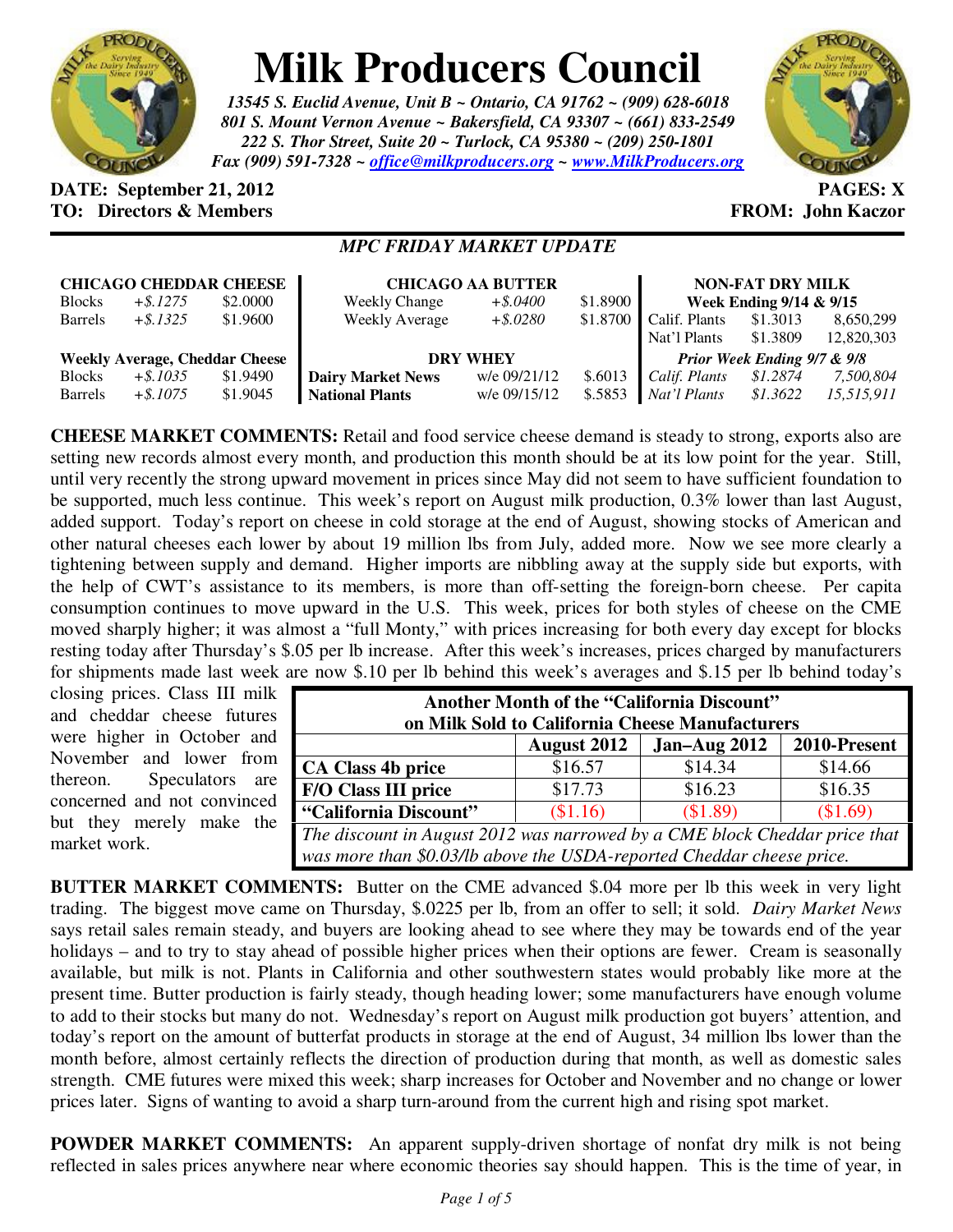most states, where butter and powder production takes back stage to all other milk uses. U.S. production is falling; U.S. demand, according to *DMN*, is steady. However, buyers are reported to continue to resist paying market-based prices. As much as they would like, there is no NFDM to import, only milk protein concentrate. Exports continue to do well. The weekly price averages for shipments of NFDM last week moved higher, but by less than this week's spot prices. Dairy America's skim milk powder continues to be the highest-priced powder being sold in the internet auction. Someone asked could there be something less than above-board happening because of the low volumes involved for that product in that secret market. How could that happen?

**WHEY PRODUCTS MARKET COMMENTS:** The market for dry whey remains in fairly good balance even with lower cheese production limiting the raw product source. Other users, mainly as ice cream makers, have reduced needs so regular users are back to the market. However, those without contracts apparently are not able to secure the volumes needed. Re-sales continue to be their best source. Exports through July are slightly lower than last year but the U.S. continues to be the leader in that category. The west's "mostly" price average moved up by \$.0083 per lb this week, and remains slightly higher than the level in the central region. Domestic demand for WPC-34 remains strong and for exports very strong. *DMN* says manufacturers believe supplies will continue to dwindle and prices to increase as cheese production moves lower.

\*\*\*

## **FRED DOUMA'S PRICE PROJECTIONS…**

**Sep 21 Est: Quota cwt. \$18.42 Overbase cwt. \$16.72 Cls. 4a cwt. \$16.64 Cls. 4b cwt. \$17.48 Last Week: Quota cwt. \$18.22 Overbase cwt. \$16.52 Cls. 4a cwt. \$16.45 Cls. 4b cwt. \$17.17** 

**\*\*\*** 

**AN OPEN LETTER TO THE DAIRY ECONOMISTS AT THE CALIFORNIA DEPARTMENT OF FOOD AND AGRICULTURE:** *(By Geoffrey Vanden Heuvel, Vice-Chairman, Milk Producers Council)* The following open letter was sent to CDFA's Dairy Economists on September 21, 2012:

Dear Candace, Hyrum and Amber,

Secretary Karen Ross has indicated in recent communications to the California dairy industry that department economists (I presume that would be you) are monitoring the conditions in the marketplace, apparently with the implication that if you see something that requires a course correction you will point that out to her. Since she is relying on you for this information I would like to share a few observations with you.

First I wonder from what point you are doing the monitoring. Some distance upstream from the Niagara Falls there is a sign on the river bank that marks the "point of no return." What this sign indicates is that if someone falls into the river past this point, there is no way to rescue them because the current in the river is too strong. Once you pass that point you are going over the Falls. I wonder if you are not monitoring the current dairy crisis from below the falls. Looking up at producers breaking over the falls, thinking that when enough of them go broke then you can change course and address the problem. But if that is your vantage point, everyone that has passed the point of no return is going over also.

California dairy producer bankruptcies are occurring every week, but let me assure you that those producers that file for bankruptcy are a small percentage of the producers that are in dire financial straits. And when producers cannot pay their bills and essentially go broke, who gets hurt? Not just the dairyman and his family but also the feed suppliers, the hoof trimmers, the veterinarians, the breeders, the soap suppliers and hundreds of other people in the allied industries. In essence the entire infrastructure of the California dairy industry begins to crumble right along with the bankrupt dairymen. This is why we have a regulated industry to begin with, to prevent this type of damage from occurring.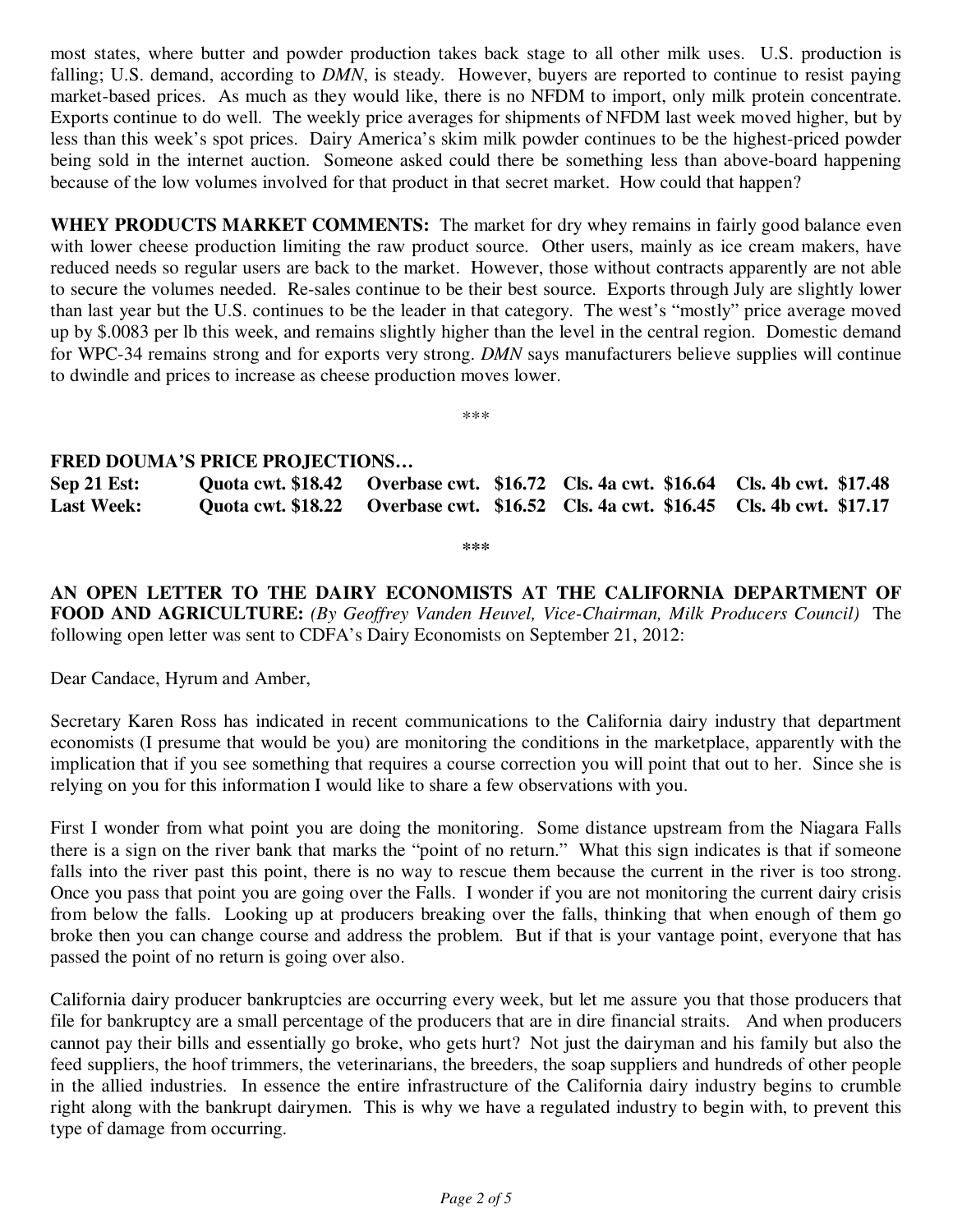So the department, at your direction, has been maintaining a policy of looking at the milk supply and plant capacity and deciding, in essence, that the California dairy farmers economic well-being is not as important as protecting a handful of relatively small cheese plants processing a relatively small volume of California's milk who don't do much with their whey stream. The fact that everywhere else in the country similarly situated cheese plants do pay the higher regulated federal price seems to be ignored by you. You also ignore the fact that these small cheese plants are not making commodity cheeses. In the process, large cheese plants in California with operations in other parts of the country where they all pay federal order class III prices plus premiums, are allowed to buy milk in California at steeply discounted prices. How do you expect California dairy farmers to compete with dairy farmers in the rest of the country when our prices are so severely discounted?

Secretary Ross has now sent copies of the 2007 Mc Kinsey report to all of California's dairy families. This report goes into some detail (see page 21-22 of part 2) in observing that discounting California's cheese milk to obtain market share is not a strategy that will work in the future. This was written in 2007 and yet you continue to pursue this cheap milk policy despite having the full discretion and I would say responsibility to change course.

There is nothing fundamentally wrong with the California system. What is wrong is the way the California system is being administered. Secretary Ross has the tools she needs to bring California's regulated price into a reasonable relationship with the milk prices received by dairy farmers everywhere else in this country. She simply refuses to do it, apparently because you as her economists don't recommend it. The tragedy is that the California producer sector and with it the allied industries are being permanently damaged, not by market forces, (if we were paid a comparable price with what producers are paid in the rest of the country and still were failing that would be different), but by your policies. I beg you to find the courage to change course.

Sincerely,

Geoffrey Vanden Heuvel *J&D Star Dairy Chino, CA* 

*Geoffrey Vanden Heuvel has been a dairy farmer in Chino, California since 1979. He currently serves as Vice-Chairman of Milk Producers Council* 

**AUGUST MILK PRODUCTION DROPS BELOW YEAR EARLIER:** *(by J. Kaczor)* Based on this week's NASS report on August milk production it appears that most of the heavy increase in dairy cow culls from April

through August this year were replaced. From April  $28<sup>th</sup>$  through September  $1<sup>st</sup>$ , more than  $1,007,000$ dairy cows were sent to slaughter but the number of milk cows over that period fell only by 51,000. Based on anecdotal reports a sizable percentage of the culls may have been related to producers who made significant cut backs or who terminated production. If that is so, it means other producers either maintained or increased the size of their herds, despite what appeared to be a looming "nobody wins" financial outlook for U.S. dairy producers for the rest of the year.

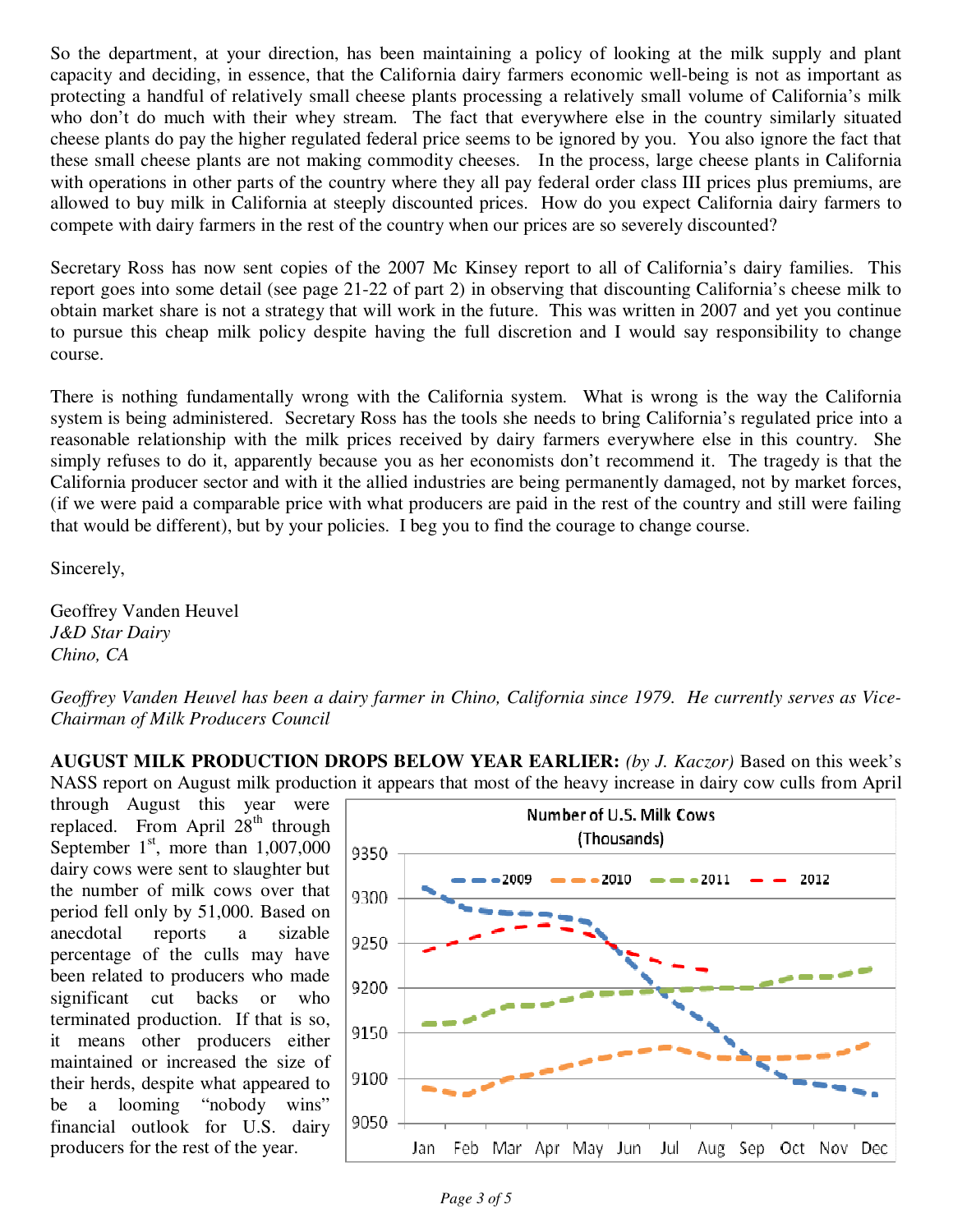NASS, comparing August to July, reports there were 6,000 fewer milk cows, average production per cow was 1,776 lbs for the month, 21 lbs lower than July, and milk production per day was 6.4 million lbs lower. Compared to last August there were 20,000 more milk cows, production per cow was 9 lbs lower, and total milk production was 45 million lbs lower, a decrease of 0.3%. The decrease in production per cow from July was surprisingly small, considering the effects of the drought on feed costs, the continuing heat wave, and the many reports of negative gross profits for producers.

The chart shown above compares this year's number of monthly milk cows to the numbers for the past three years. The rate of decline from April's high continues to decrease. The monthly decreases, respectively, since then (in thousands) are 11, 21, 13, and 6. Considering the current strong upward movement in dairy product prices, far less heat, feed acreage, demand, and prices in a state of flux, and in some areas that had little or none, a bit of rain, it would not be surprising for the decline in number of milk cows to at least flatten out for the balance of the year.

The milk production report for August serves as one more reminder that averages can sometimes mislead. The biggest surprise in this month's report is the changes in production per cow. While the average change for the 23 top milk producing states was small – 10 lbs per cow less than last August and 20 lbs less than in July, only eight states showed decreases from a year ago – six of them in the West, led by California's astounding drop of 125 lbs per lb. The other western states with lower PPC ranging from -10 lbs to -55 lbs were Arizona, New Mexico, Oregon, Utah, and Washington. California had 2,000 fewer cows than in July (still 10,000 more than last August) and total milk production, because of "various weather, financial and feeding factors," was 203 million lbs less than a year ago, a decrease of 5.8%. Idaho's PPC was +10 lbs for the month but milk production was off by 0.2%. Fourteen of the top 23 states had either no change or higher production than last August. All nine states considered to be in the Midwest showed production increases over last August, seven of them with more milk cows than last August.

**GLOBALDAIRYTRADE AUCTION: NET SMALL GAIN ON ALL VOLUME:** *(by J. Kaczor)* There were fewer bidders in this week's auction than in the previous session but a few more winners for a bit less total volume. The weighted average winning price for all products in all contracts this week was \$1.474 per lb, up \$.034 per lb from the winning price recorded on September  $4<sup>th</sup>$ . Total volume sold was about 3 million lbs lower than the record set last time. The chart below records the changes over the past Fourteen months in prices for the three major volume products that were sold.